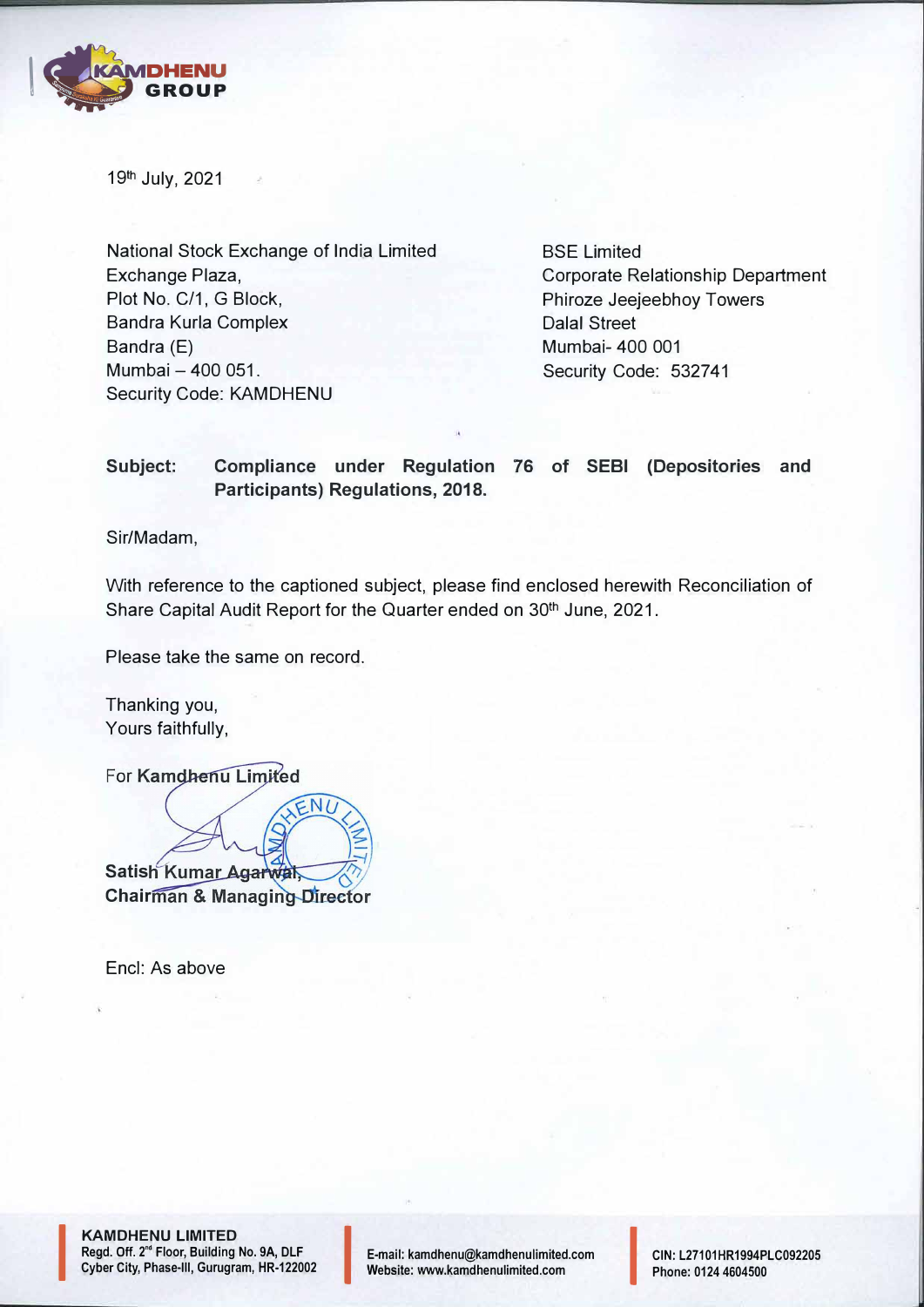



*COMPANY SECRETARIES* 

## **The Board of Directors**

Kamdhenu Limited 2nd Floor, Tower A, Building No. 9 DLF Cyber City, Phase III Gurugram-122002, Haryana

## **RECONCILIATION OF SHARE CAPITAL AUDIT REPORT**

*[pursuant to Circular No. D&CC/FITTC/CIR-16/2002 dated December 31, 2002]* & *Regulation* 76 *of SEBI (Depositories* & *Participants) Regulations, 2018.* 

*We have examined the registers, records and documents of Kamdhenu Limited for the quarter ended on 30th June,2021 as maintained by M/s Kfin Technologies Private Limited (Formerly known as Karvy Fintech Private Limited), the Registrar/Share Transfer Agents of the Company. In our opinion and to the best of our knowledge and according to the information and explanation given to us and as shown by the records examined by us, we hereby submit our reconciliation of share capital audit report for the aforesaid quarter as under:* 

| $\mathbf{1}$   | For Quarter Ended:                     |                         |                                                                                                               |                                          | 30,06,2021                             |                                                                                                     |                                                               |
|----------------|----------------------------------------|-------------------------|---------------------------------------------------------------------------------------------------------------|------------------------------------------|----------------------------------------|-----------------------------------------------------------------------------------------------------|---------------------------------------------------------------|
| $\overline{2}$ | ISIN:                                  |                         |                                                                                                               | INE 390H01012                            |                                        |                                                                                                     |                                                               |
| 3              | Face Value:                            |                         |                                                                                                               | Rs. 10/-each                             |                                        |                                                                                                     |                                                               |
| 4              | Name of the Company:                   |                         |                                                                                                               | Kamdhenu Limited                         |                                        |                                                                                                     |                                                               |
| 5              | Registered Office Address:             |                         |                                                                                                               |                                          | 2nd Floor, Tower A, Building No. 9,    |                                                                                                     |                                                               |
|                |                                        |                         |                                                                                                               |                                          | DLF Cyber City, Phase III,             |                                                                                                     |                                                               |
|                |                                        |                         |                                                                                                               |                                          | Gurugram-122002, Haryana               |                                                                                                     |                                                               |
| 6              | Correspondence Address:                |                         |                                                                                                               |                                          | 2nd Floor, Tower A, Building No. 9,    |                                                                                                     |                                                               |
|                |                                        |                         |                                                                                                               |                                          | DLF Cyber City, Phase III,             |                                                                                                     |                                                               |
|                |                                        |                         |                                                                                                               |                                          | Gurugram-122002, Haryana               |                                                                                                     |                                                               |
| $\overline{7}$ | Telephone & Fax Nos.:                  |                         |                                                                                                               |                                          | (T) 0124-4604534                       |                                                                                                     |                                                               |
|                |                                        |                         |                                                                                                               |                                          | (F)                                    |                                                                                                     |                                                               |
| 8              | Email address:                         |                         |                                                                                                               |                                          | cs@kamdhenulimited.com                 |                                                                                                     |                                                               |
| 9              | Names of Stock Exchanges where the     |                         |                                                                                                               |                                          |                                        | (i) National Stock Exchange of India Limited                                                        |                                                               |
|                | Company's Securities are listed        |                         |                                                                                                               |                                          | (ii) BSE Limited                       |                                                                                                     |                                                               |
|                |                                        |                         |                                                                                                               |                                          | Number of<br><b>shares</b>             | % of Total Issued Capital                                                                           |                                                               |
| 10             | Issued Capital:                        |                         |                                                                                                               | 2,69,35,500                              |                                        | 100.00                                                                                              |                                                               |
| 11             | Listed Capital:                        |                         |                                                                                                               |                                          | 2,69,35,500                            |                                                                                                     | 100.00                                                        |
| 12             | Held in dematerialised form in CDSL:   |                         |                                                                                                               |                                          | 46,82,989                              | 17.39                                                                                               |                                                               |
| 13             | Held in dematerialised form in NSDL:   |                         |                                                                                                               | 82.55<br>2,22,35,071                     |                                        |                                                                                                     |                                                               |
| 14             | Physical:                              |                         | 0.06<br>17,440                                                                                                |                                          |                                        |                                                                                                     |                                                               |
| 15             | Total No. of Shares (12+13+14)         |                         |                                                                                                               | 100.00<br>2,69,35,500                    |                                        |                                                                                                     |                                                               |
| 16             | Reasons for difference if any, between |                         | NOT APPLICABLE                                                                                                |                                          |                                        |                                                                                                     |                                                               |
|                | (10811), (10815), (11815)              |                         | Certifying the details of changes in share capital during the quarter under consideration as per Table below: |                                          |                                        |                                                                                                     |                                                               |
| 17             |                                        |                         |                                                                                                               |                                          |                                        |                                                                                                     |                                                               |
|                | Particulars***                         | No. of<br><b>Shares</b> | Applied/<br><b>Not</b><br>Applied<br>for listing (Specify                                                     | Listed on<br>Stock<br>Exchange<br>Names) | whether<br>intimated to<br><b>CDSL</b> | whether intimated to<br><b>NSDL</b>                                                                 | In-prin.<br>Appr.<br>Pending<br>for SE<br>(Specify)<br>names) |
|                | Not Applicable                         | N/A                     | N/A                                                                                                           | N/A                                      | N/A                                    | N/A                                                                                                 | N/A                                                           |
|                | Forfeiture, Any other (to specify).    |                         |                                                                                                               |                                          |                                        | *** Rights, Bonus, Preferential Issue, ESOPs, Amalgamation, Conversion, Buyback, Capital Reduction, |                                                               |